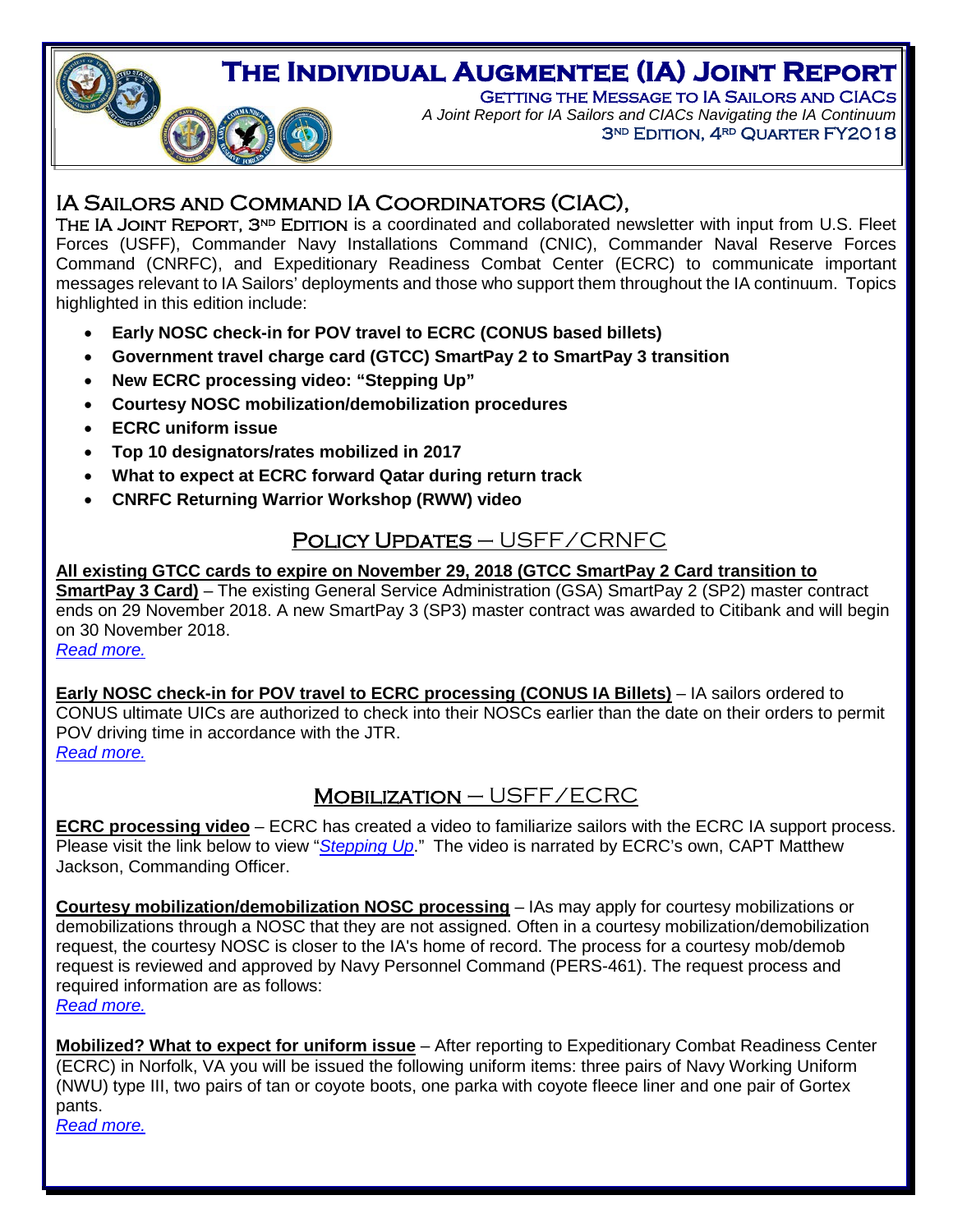**Top 10 designators/rates mobilized in 2017** – "What is my chance of being mobilized?" is a question we consistently answer for Reservists.

*[Read more.](#page-5-0)*

# Re-Deployment –ECRC

**What to expect at RSOI I-stop ECRC Forward Qatar during return track** – About 90 days prior to detachment, Sailors should be receiving their demob orders. The FWD CENT staff will reach out around the same time to communicate the anticipated redeployment timeline to include Warrior Transition Program (WTP) start date.

*[Read more.](#page-6-0)*

**CNRFC Returning Warrior Workshop (RWW)** – The *[Returning Warrior Workshop](http://www.public.navy.mil/IA/Pages/R3_FM_RWW.aspx)* is available to Reserve Component (RC) and Active Component (AC) Sailors who served as individual augmentees. Here, they learn how to overcome the struggles that come from the dramatic transition from combat life to civilian life.

Please click on this link to see a recent *RWW – [Miami, FL.](https://youtu.be/vU4DvSMkc7o)* 

# Fleet & Family Services – CNIC

**Deployment support for IA families/emotional ups and downs of deployment** – The deployment support program strengthens commands, Sailors and their families by ensuring readiness and preparedness to meet the challenges posed by increased operating tempo (OPTEMPO), ongoing deployments and Individual Augmentee assignments. Equally important, it addresses the need for family and community resiliency with access to relevant prevention and enrichment programs to get to and stay in operational stress control (OSC) mission-ready green.

*[Read more.](#page-7-0)*

# Feedback – USFF

Your suggestions for improving the IA process and/or the CIAC program are greatly appreciated. Please send any feedback to USFF IA Sailor Support, *[usff.ia.fct@navy.mil.](mailto:usff.ia.fct@navy.mil)* 

## Information You Need to Know!

- *[Navy IA website](http://www.ia.navy.mil/)*
- *[ECRC website](http://www.ecrc.navy.mil/)*
- *[CNIC website](http://www.cnic.navy.mil/)*
- *[CNRFC N35 SharePoint Page](https://private.navyreserve.navy.mil/cnrfc/N-Codes/N3)*
- *[CNIC Family Connection –](https://www.cnic.navy.mil/ffr/family_readiness/fleet_and_family_support_program.html) March 2018 (and archived versions)*
- *FY2018 [Returning Warrior Workshop \(RWW\) Schedule](http://www.public.navy.mil/ia/Pages/rww.aspx)*
- *[Deployment Health Assessment \(DHA\) website](http://www.dha.navy.mil/)*
- *[Navy IA Hall of Honor & In Memoriam](http://www.ia.navy.mil/)*
- *[Navy IA Mobile Apps](http://www.public.navy.mil/ia/Pages/mobile.aspx)*
- **Emergency Numbers:** 
	- *ECRC [24/7 Family Hotline:](mailto:ecrc.fs.fct@navy.mil)* 1-877-364-4302
	- *[American Red Cross:](http://www.redcross.org/)* 1-866-438-4636
	- *[Military OneSource:](http://www.militaryonesource.com/)* 1-800-342-9647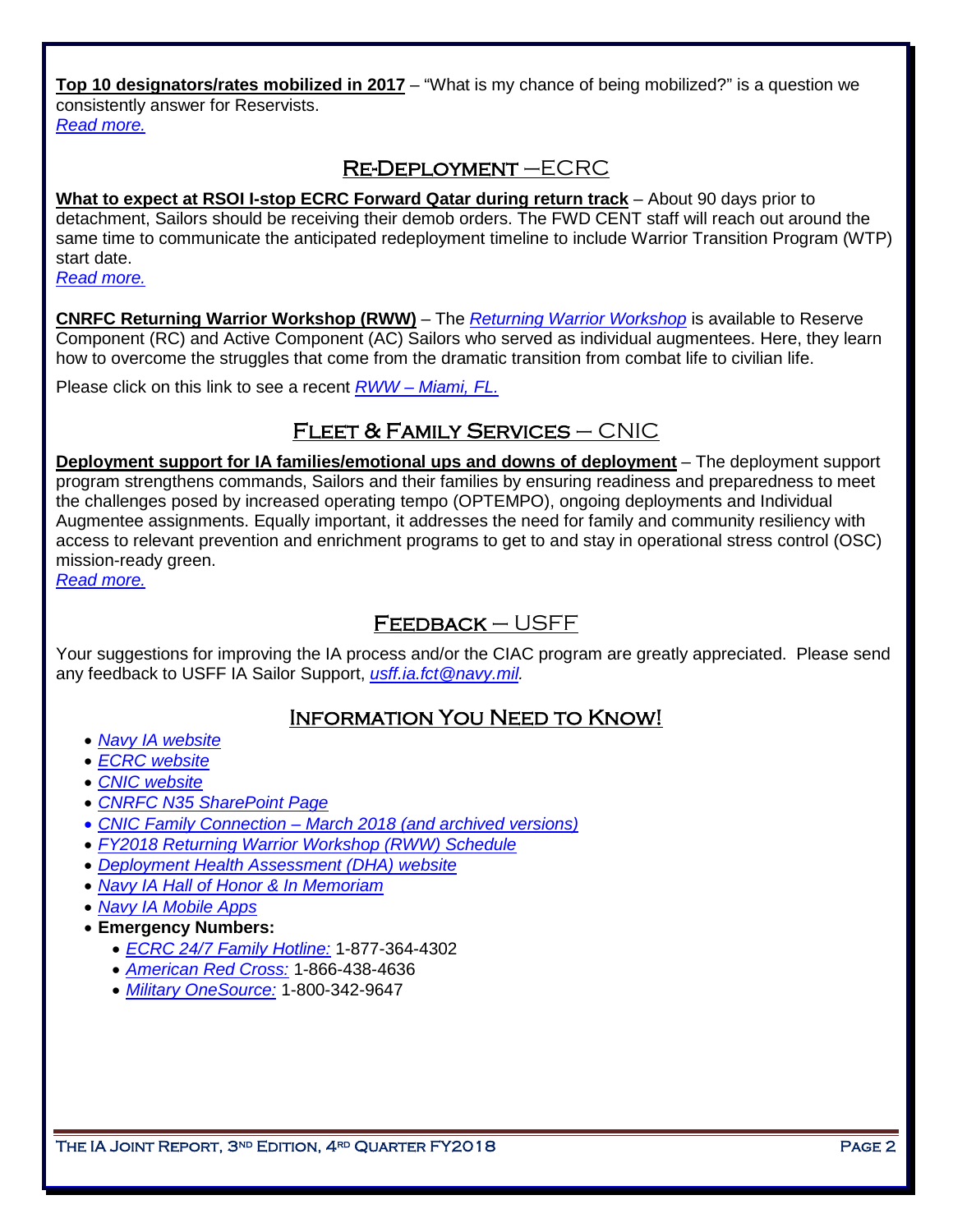# Policy Updates/Reminders – USFF/CNRFC

## <span id="page-2-0"></span>**All existing GTCC cards to expire on November 29, 2018 (GTCC SmartPay 2 Card transition to**

**SmartPay 3 Card)** –The Department of Defense (DoD) Government Travel Charge Card (GTCC) program provides travelers with an effective, convenient, and commercially-available method to pay for all authorized travel expenses as required by Public Law 105-264.

The existing GSA SmartPay 2 (SP2) master contract ends on 29 November 2018. A new SmartPay 3 (SP3) master contract was awarded to Citibank and will begin on 30 November 2018.

To ensure timely receipt of the new SP3 charge card, all card holders are required to verify, and if needed, update their mailing addresses online (to include forward deployed address if member is boots on ground) or by phone using the contact information provided on the back of the current GTCC. All card holders are required to keep both cards until 30 November 2018.

Card holders will utilize their SP2 card until 29 November and then use the new SP3 card from 30 November and beyond. Be on the lookout for your new SP3 card in the mail and inform your unit Agency Program Coordinator (APC) of receipt.

How to Update Contact Information in CitiManager®

1. Navigate to *[CitiManager](http://www.citimanager.com/login)* and login with your existing credentials.

2. From the homepage, click on the **card icon** on the left-hand menu.

3. From the Card Details screen, click **Card Maintenance** on the right-hand menu. If you're prompted to select your Country and Language, select from the drop-down menus and click **Proceed**.

4. Update your contact details and click **Submit**.

| CITIB COMMERCIAL CARDS |                                | STEP <sub>2</sub>                                                         | Welcome, Es                      |                        | CONTACT HELP DEE                                                |                                                   | STEP 3                                                         |                             |                                                                                                                                                                                                                                                                                                                   |                         |
|------------------------|--------------------------------|---------------------------------------------------------------------------|----------------------------------|------------------------|-----------------------------------------------------------------|---------------------------------------------------|----------------------------------------------------------------|-----------------------------|-------------------------------------------------------------------------------------------------------------------------------------------------------------------------------------------------------------------------------------------------------------------------------------------------------------------|-------------------------|
| Θ                      |                                | Company<br>ACME INTERNATIONAL                                             | My Profile                       | CITIB COMMERCIAL CARDS |                                                                 | Company<br>ACME INTERNATIONAL                     | Welcome, Evangeline<br>My Profile   Sign Out                   | CITIN COMMERCIAL CARDS<br>会 | CONTACT HELP DES<br>STEP <sub>4</sub><br>$\boxtimes^0$<br>ne, Evangelini<br>Ne    San Out<br><b>ED</b> ACME IN                                                                                                                                                                                                    | CONTACT HELP OR<br>citi |
| Elimp                  | \$9,252<br><b>Credit Limit</b> | \$749<br><b>Total Balance</b>                                             | \$132<br><b>Available Credit</b> | Ε                      | HOME:<br><b>Card Details</b>                                    |                                                   |                                                                | E<br>目<br>Ò                 | HOME / CARD DETAILS<br><b>Card Maintenance</b><br>1 Country and Language 2. Form<br>Please complete and submit the maintenance form below. Fields marked with the (5) symbol are not real time fields.<br>Fields marked with (1) indicate a previous maintenance request has been submitted but not yet processed |                         |
|                        | XX23-4125 V                    |                                                                           | <b>STATEMENTS</b><br>ALERTS      | Eling                  | <b>CARD INFORMATION</b>                                         |                                                   | XXXX2134                                                       | B<br>$\Box$                 | Update Card Information<br><b>CONTACT INFORMATION</b><br>ADDRESS LINE 1*                                                                                                                                                                                                                                          | $\odot$                 |
|                        | <b>Recent Activities</b>       |                                                                           | Transaction D                    |                        | CARD OVERVIEW<br>NAME ON CARD<br>Jane Doe                       | CARD NUMBER<br>XXXXXXXXXXX1344                    | ACCOUNT STATUS<br>Open                                         |                             | 123 Broadway Avenue<br>CITY 1:<br>New York<br>STATE 1                                                                                                                                                                                                                                                             |                         |
|                        | TRANSACTION DATE<br>07/15/2015 | POSTING DATE<br>TRANSACTION DETAIL<br>07/15/2015<br>Carr Lane MFG Company | EY                               |                        | HERARCHY<br>12345678<br>DEFAULT ACCOUNTING<br>CODE<br>100170000 | EMPLOYEE ID<br>123456<br>CURRENT BALANCE<br>\$000 | <b>CREDIT LIMIT</b><br>\$10,000.00<br>COST CENTER<br>100170000 |                             | <b>NEW YORK</b><br>U.S. ZIP CODE<br>100021164<br>MOBLE HUMBER<br>2121234567<br>EMAL ADDRESS                                                                                                                                                                                                                       |                         |
|                        |                                |                                                                           |                                  |                        |                                                                 |                                                   |                                                                |                             | EVA.GREEN@CITI.COM<br><b>SUBMIT</b><br><b>SAVE AS CRAFT</b>                                                                                                                                                                                                                                                       |                         |
|                        |                                |                                                                           |                                  |                        |                                                                 |                                                   |                                                                |                             | Early NOSC check-in for POV travel to ECRC processing (CONUS IA Billets) - According to the Defense                                                                                                                                                                                                               |                         |

<span id="page-2-1"></span>THE IA JOINT REPORT, 3<sup>nd</sup> Edition, 4<sup>rd</sup> Quarter FY2018 Page 3 and 2010 Page 3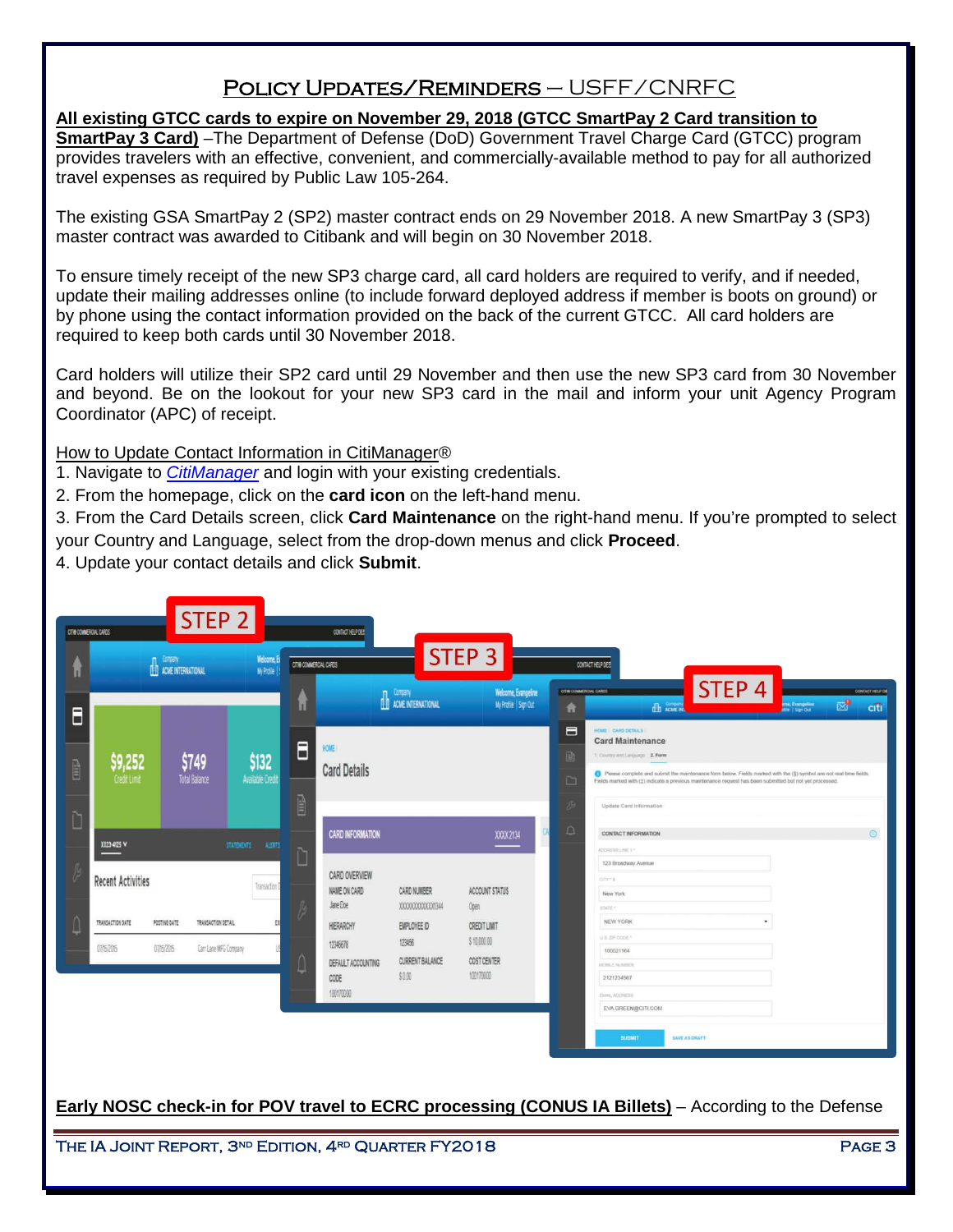Travel Management Office (*[DTMO](http://www.defensetravel.dod.mil/site/faqtvlpoc.cfm)*), service members in a TDY status (which IAs are considered) are given one day of authorized travel for every 400 miles of travel distance while utilizing a personally operated vehicle (POV). The distance between authorized points of travel is calculated using the Defense Table of Official Distances (*[DTOD](https://dtod.sddc.army.mil/Default.aspx)*):

Pertinent factors in calculating authorized travel time (in days):

- Official distance between ordered locations (total distance).
- Use one day of travel for every 400 miles (divide total distance by 400).
- Any excess miles remaining (equaling more than one mile) authorizes one additional day.

• If the total distance is 400 miles or less, one day of travel is authorized.

Pre-mobilization planning considerations for IAs, their CIACs/NOSCs:

• Check your orders to see POV authorization verbiage. Example:

IF ULTIMATE DUTY STATION IS CONUS, POV TRAVEL TO NOSC, ECRC AND/OR ULTIMATE DUTY STATION IS AUTHORIZED AS ADVANTAGEOUS TO THE GOVERNMENT; SAILORS ARE **ENCOURAGED TO RUN A TRIPS REPORT (TRAVEL RISK PLANNING SYSTEM) AT THE** WEBSITE: https://trips.safety.army.mil/navy/Home TO DETERMINE A SAFE DRIVING PLAN AND TO DETERMINE THE AMOUNT OF DAYS AUTHORIZED FOR EARLIER NOSC CHECK-IN TO MEET THE ORDERED ECRC CHECK-IN DATE. COMMUNICATE THIS PLAN WITH YOUR NOSC AS SOON AS POSSIBLE TO ENSURE SUCCESSFUL EARLY REPORT.

\*\*\*\*\*\*\*\*\*\*\*\*\*\*\*\*\*

IAs should run a TRIPS report for a safe driving plan and contact their NOSC to coordinate an early check-in.

- IAs should keep in mind that the ECRC check-in date is firm and should complete a NOSC check-in early enough to allow for a safe driving plan to report to ECRC on time as ordered.
- An order modification is not required for the execution of the above procedure. IAs should ensure that their orders are stamped accurately during the early NOSC check-in for proper pay and travel claims reimbursement.
- Any questions should be referred to the U.S. Fleet Forces Assessments and Policy branch (LT John Dinh, 757-836-2381; *[john.dinh@navy.mil](mailto:john.dinh@navy.mil)*).

# Mobilization – USFF/ECRC/CNRFC

<span id="page-3-0"></span>**Courtesy mobilization/demobilization NOSC processing** – IAs may apply for courtesy mobilizations or demobilizations through a NOSC that they are not assigned. Often in a courtesy mobilization/demobilization request, the courtesy NOSC is closer to the IAs home of record. Navy Personnel Command (PERS-461) reviews requests on a case by case basis. Requests will not be approved solely for the convenience of the IA. The request process and required information are as follows:

- Complete the "NPC PERS-461 COURTESY -- MOBILIZATION/DEMOBILIZATION -- REQUEST" Form.
- The request requires the concurrence of the reservist, losing Navy reserve activity (NRA)/Navy operational support center (NOSC), and gaining NRA/NOSC.
- The reservist is responsible for providing justification in the form of proof of cost benefit (advantageous to the government) and proof of residence to PERS-461.

THE IA JOINT REPORT, 3<sup>ND</sup> EDITION, 4<sup>RD</sup> QUARTER FY2018 PAGE 4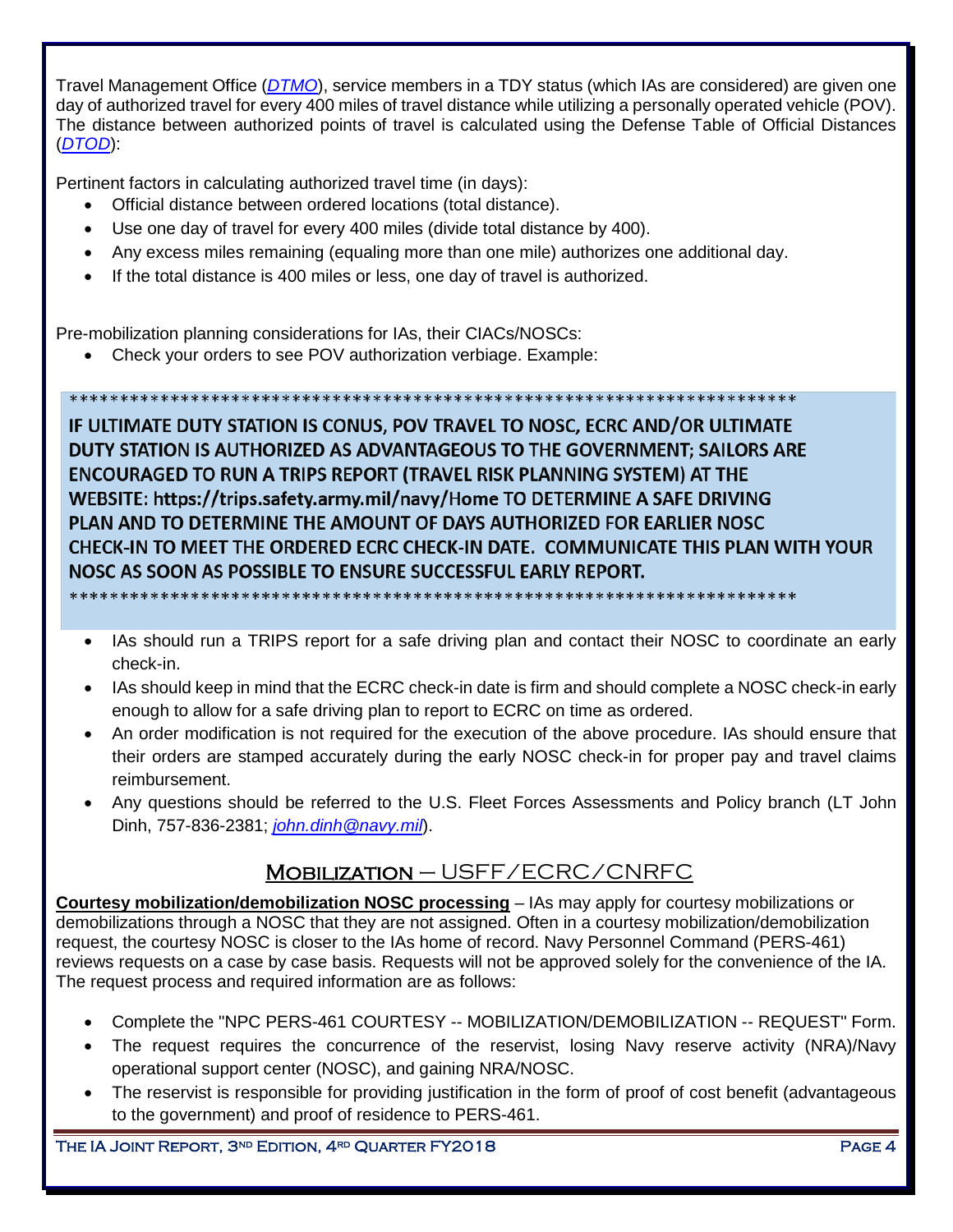- All requests must be submitted and approved 30 days prior to the event date.
- If the member receives an approval for a courtesy mobilization and desires a courtesy demobilization, a separate request is required.
- If approved, an order modification will be released via message traffic (and BOL); if disapproved, the parent NRA/NOSC mobilization coordinator will be notified.
- Please contact PERS-461, Noble Eagle Sailor Advocacy (NESA) at *[nesa@navy.mil](mailto:nesa@navy.mil)* for a request form and to submit your completed request.



<span id="page-4-0"></span>**Mobilized? What to expect for uniform issue (if your billet is authorized for type IIIs)** – After reporting to ECRC in Norfolk, VA you will be issued the following uniform items: three pairs of NWU type III, two pairs of tan or coyote boots, one parka with coyote fleece liner and one pair of Gortex pants. You will also receive tshirts, belt, blousing straps, coyote fleece cap, helmet cover, flash hoods, ID holder and PT belt. Certain combatant commander (CCDR) locations require a different camouflage uniform. This uniform is referred to as the Army operational camouflage pattern (OCPs) and will also be issued at ECRC if dictated per the Noble Eagle Number on your orders. During your time in Norfolk you will also be fitted for and issued a gas mask if dictated by your ultimate duty location.

The goal of the ECRC supply department is to get you exactly what you need prior to departing for your next intermediate stop (I-stop). After ECRC, most training tracks take you through *[Navy individual augmentee](http://www.public.navy.mil/NECC/ecrc/Pages/FortJackson.aspx)  [combat training \(NIACT\)](http://www.public.navy.mil/NECC/ecrc/Pages/FortJackson.aspx)* in Fort Jackson, SC where you are issued the remainder of your chemical, biological, radiological (CBR) gear as well as any applicable personal gear issue (PGI).

If you live near a Navy Exchange, or if there is an opportunity at the NOSC to try on NWU type IIIs; knowing your size can expedite the ECRC fitting process. Regardless, while at ECRC, you will be sized and afforded the opportunity to switch out anything that does not fit correctly. All uniforms issued at ECRC come with personalized nametapes, rank and one warfare designation. A seamstress will be present to swap your nametapes, rank and a warfare designator if required.

It is recommended you accept all uniforms provided by ECRC. If you do not, your items may not arrive in time and may have to be mailed to your next I- stop or forward location. Better to be issued all the items and then return anything you do not want back to inventory. By the fall of 2018, the ECRC fitting and issue process will take place in a newly remodeled warehouse located in the historic Dayton Hall on Naval Station Norfolk thus further improving your experience with the N4 Staff.

Reserve uniform policy – NWU type III

THE IA JOINT REPORT, 3<sup>nd</sup> Edition, 4<sup>rd</sup> Quarter FY2018 Page 5 and the state of the Page 5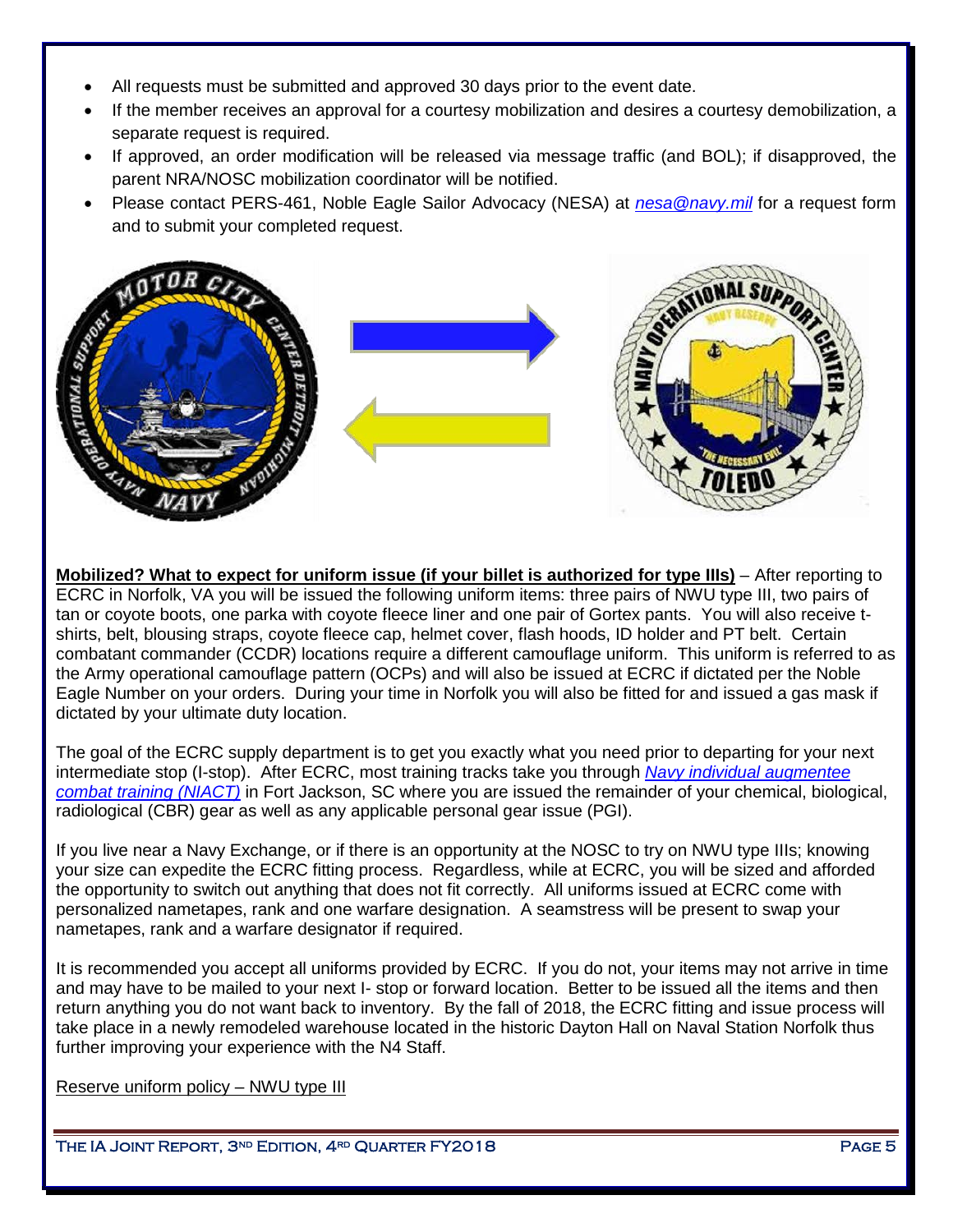NWU type III previously was referred to as a combat uniform and issued as organizational clothing to expeditionary or deploying units. Per NAVADMIN 214/17, on 01 October 2019, all Sailors will begin wearing the NWU type III. As the NWU type III transitions from organizational clothing, enlisted Sailors will receive compensation for uniform expenses. Enlisted, E6 and below, receive their initial NWU type IIIs through NOSC supply departments. Chief Petty Officers receive an allowance for their initial outfit. Officers do not receive compensation since they receive a one-time uniform allotment at commissioning. However, mobilized officers will still receive NWU type III (and OCPs if applicable) from ECRC. In the future, this may change as further guidance is promulgated from the uniform matters office (UMO) but for now the aforementioned applies.

The initial outfit from a NOSC is; NWU type III (two sets), belt, t-shirts, cover, parka and Gortex trouser. In addition, enlisted can expect to see the new Navy fitness suit provided as a one-time initial issue. You will not be issued things you already have from your type I uniform; for instance, black boots/black belt/black fleece. At this time, black boots and black fleece are the standard unless the tan or coyote color is authorized by a CCDR. Other items you can wear are the black navy watch cap and black mock turtle neck. You are allowed to carry a black umbrella and black backpack. Command ball caps are authorized with commanding officer approval. Details are in NAVADMIN 247/12.

Commissioned reserve units are not issued uniforms, gas masks or PGI at ECRC as these units receive their gear at other I-stops. In these units, commanding officers are required to replace uniforms deemed unserviceable/unwearable as a result of performing official duties. This will be similar to the previous policy, with the exception - since NWU type III are no longer organization clothing, you will not be issued NWU type III at check in of a commissioned unit.

If you are mobilizing and have questions about uniforms, contact the CDO listed on your orders.



<span id="page-5-0"></span>**Top 10 designators/rates mobilized in 2017** – "What is my chance of being mobilized?" is a question

THE IA JOINT REPORT, 3<sup>nd</sup> Edition, 4<sup>rd</sup> Quarter FY2018 Page 6 Page 6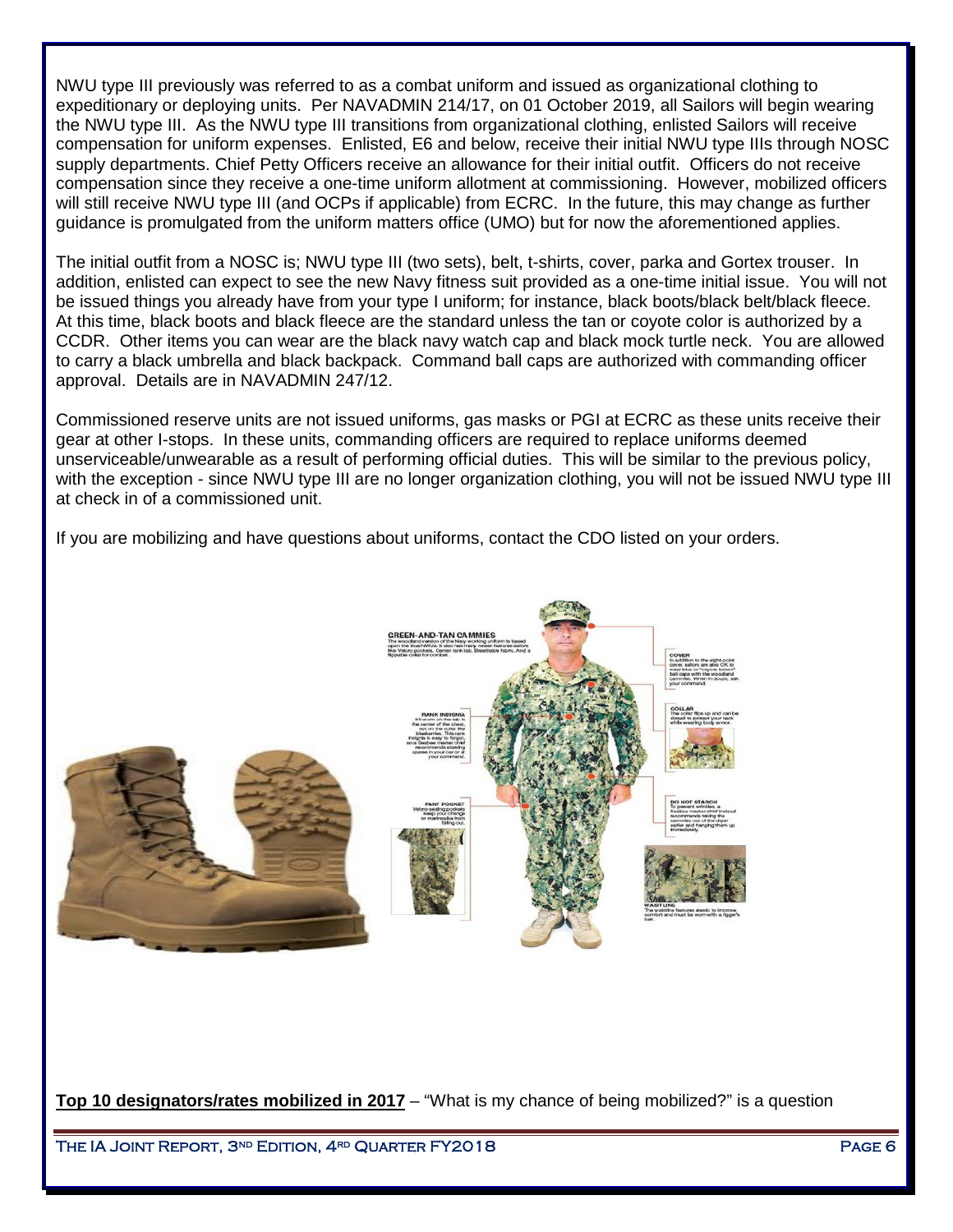we consistently answer for reservists. The below table demonstrates the top 10 officer designators and enlisted ratings that mobilized in calendar year 2017. This data is consistent with historical demand data dating back to 2001.

|    | <b>Designator</b> | <b>Mobilized</b> |    | <b>Rating</b> | <b>Mobilized</b> |
|----|-------------------|------------------|----|---------------|------------------|
|    | 1835              | 128              |    | MA            | 296              |
| 2  | 1115              | 112              | 2  | LS            | 185              |
| 3  | 3105              | 85               | 3  | IS            | 173              |
| 4  | 1315              | 68               | 4  | <b>HM</b>     | 156              |
| 5  | 5105              | 45               | 5  | ΙT            | 120              |
| 6  | 1125              | 44               | 6  | <b>BU</b>     | 110              |
|    | 1325              | 41               | ⇁  | YN            | 99               |
| 8  | 1655              | 29               | 8  | <b>CE</b>     | 89               |
| 9  | 1815              | 23               | 9  | UT            | 69               |
| 10 | 2905              | 23               | 10 | <b>CM</b>     | 64               |

## Re-Deployment – ECRC

<span id="page-6-0"></span>**What to expect at RSOI I-stop ECRC forward Qatar during return track** – About 90 days prior to detachment, Sailors should receive their demobilization orders. The ECRC FWD staff will reach out around the same time to communicate the anticipated redeployment timeline to include Warrior Transition Program (WTP) start date.

Any requested changes from the anticipated timeline need to be communicated to ECRC FWD no later than 60 days out from the scheduled end of mission date. This allows ECRC FWD the opportunity to coordinate any changes with WTP in Sembach.

At this same time, Sailors should be working on their detachment of individual fitness reports and evaluations. Submit drafts to ECRC FWD for courtesy reviews no later than 60 days out from anticipated departure.

Several weeks prior to your scheduled redeployment and attendance at WTP, the ECRC FWD operations team will contact each redeploying Sailor to communicate and confirm a validated unit line number (ULN)/seat reservation for your military air/commercial air flight from your deployed location (for all those not already assigned to Qatar). A ULN is a reservation on the aircraft that will get you from Bagram, Kandahar, Kuwait, or UAE to Al Udeid. The initial reservation is made for a three-day window that ensures arrival to Al Udeid by Wednesday of your redeployment week. Flight specifics will be communicated to you just several days prior to your scheduled flight.

Al Udeid transient berthing is open bay. You will need to bring at least one lock with you to secure your gear. If you are transiting through Bagram, check your demobilization orders. The orders should indicate at least four bags being authorized. As it stands right now, you will be able to check four bags and your weapon if you have your weapon memo from NIACT. Baggage policy is being strictly enforced in Bagram and any excess baggage beyond the four bags will need to be shipped prior to leaving Bagram.

Pack all turn-in equipment in separate bags from your personal gear. This will expedite movement and make the transitions during the phases of redeployment easier to navigate. Your 72-hour bag should have your original orders, demob orders, ORDMODs, and necessary paperwork for travel claims, awards, fitness reports, and evals.

You are expected to bring all admin paperwork and orders to the re-deployer brief, typically held at 1300 on each Wednesday. Proper uniform is required to be worn during the brief. Specific time and location of the brief will be

THE IA JOINT REPORT, 3<sup>nd</sup> Edition, 4<sup>rd</sup> Quarter FY2018 Page 7 Page 7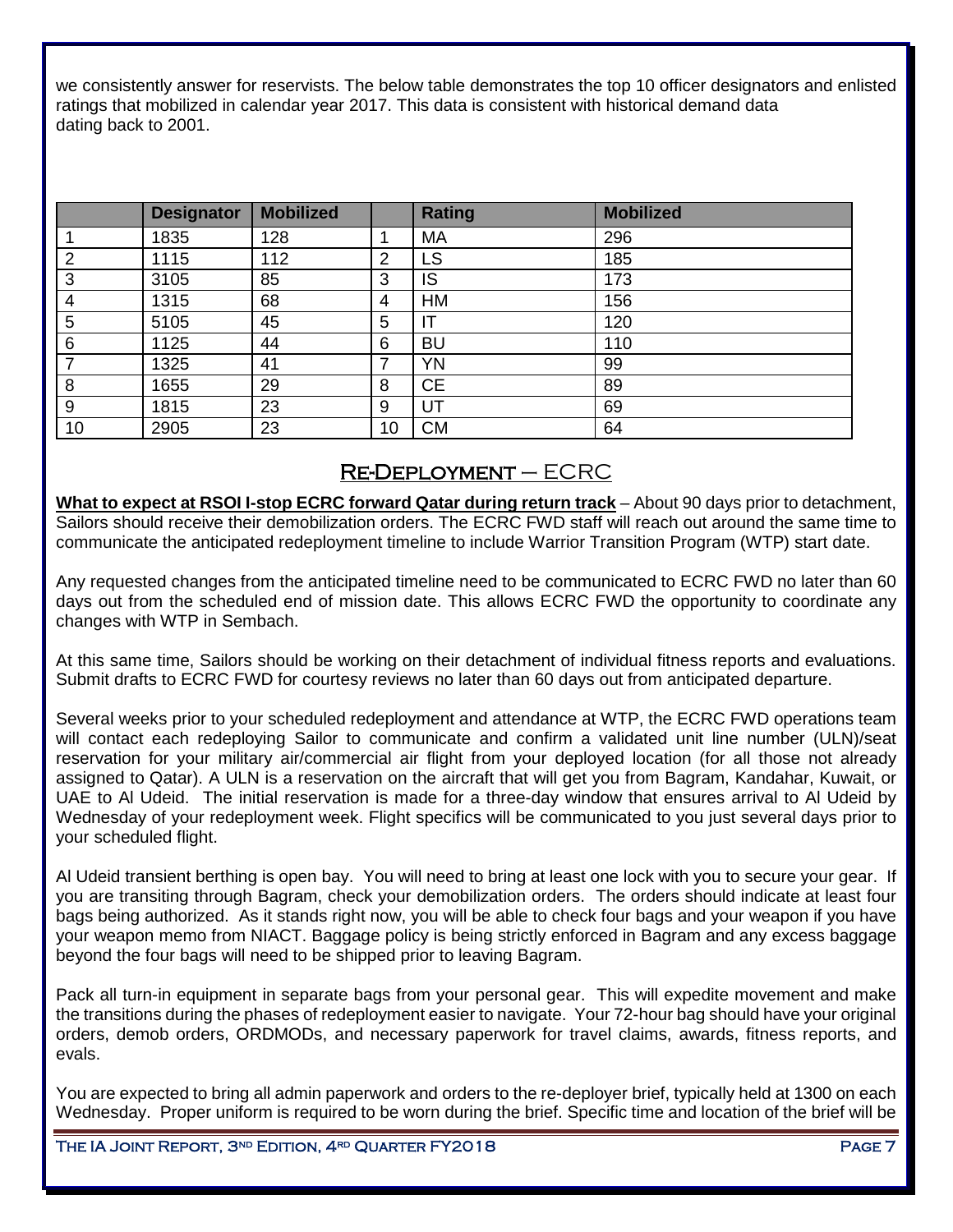communicated upon pickup from the passenger terminal at Al Udeid. Following the redeployment and outprocessing brief, you will be taken to the passenger terminal to check-in for the rotator headed to WTP. *[Front](#page-0-0)* 







# FLEET & FAMILY SERVICES  $-$  CNIC

<span id="page-7-0"></span>**Deployment support** – The deployment support program strengthens commands, Sailors and their families by ensuring readiness and preparedness to meet the challenges posed by increased OPTEMPO, ongoing deployments and IA assignments. Equally important, it addresses the need for family and community resiliency with access to relevant prevention and enrichment programs to get to and stay in OSC mission-ready green.

The Navy's OSC program has been integrated into all fleet and family support program (FFSP) trainings and briefs to heighten command awareness regarding reintegration challenges. This model normalizes stress responses by and provides commands, Sailors, and family members the tools necessary to assist returning warriors with the reintegration process.

## **IA Sailor, Spouse and Family Member Support**

- The individual deployment support (IDS) program provides support, information and referral services to IA Sailors and their families through outreach calls and discussion groups.
- The Navy Family Accountability and Assessment System (NFAAS) IDS module is a standardized Navy database for fleet and family support center (FFSC) individual deployment support specialists (IDSS) to provide outreach by contacting designated IA family members on a monthly basis throughout the deployment cycle.
- IDSS proactively support IAs and their families throughout the deployment cycle and for a minimum of 180-day post deployment.
- The Family Connection Newsletter for families of deployed Sailors provides current resources and information. Produced monthly, the electronic publication is disseminated via fleet & family support program (FFSP) website, email, Facebook, ombudsman registry, FFSC, as well as links on NFAAS and IA websites. Emergency preparedness and crisis response is provided by FFSC staff.
- The IA Family Handbook, available via [the FFSP website,](http://www.ffsp.navy.mil/) addresses deployment preparation, support resources and reintegration.

**Pre-Deployment and During Deployment**

THE IA JOINT REPORT, 3<sup>nd</sup> Edition, 4<sup>rd</sup> Quarter FY2018 Page 8 Page 8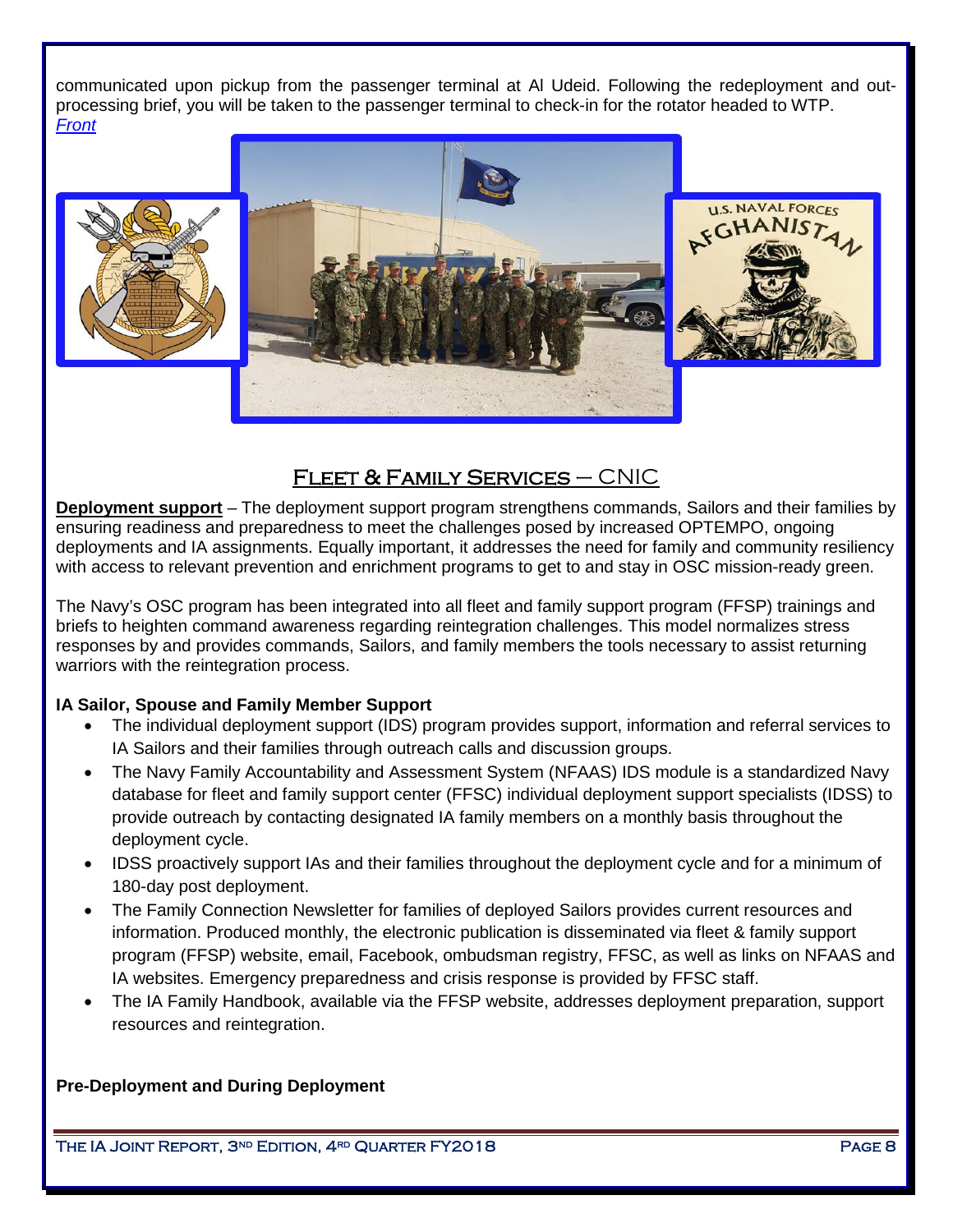- Pre-deployment focuses on the months before a deployment begins; the practical, the emotional and the effects on families and helping them adjust. FFSC offer pre-deployment support briefs including: pre-deployment preparation for singles/couples, financial planning for deployment, parent child predeployment brief, deployment planning for kids, and communication during deployment.
- Family readiness group (FRG) leadership training is available at FFSC. The FRG handbook and related resources are available via the FFSP website.

## **Post-Deployment and Reintegration Support**

- FFSC Work and family life (WFL) program areas (i.e., homecoming/reintegration, life skills education, personal financial management, and clinical counseling).
	- o Homecoming/reintegration programs assist families in renegotiating roles and responsibilities, communicating with children and maintaining resiliency and balance. Programs include: reintegration strong Navy couples workshop and family and friends homecoming program.
	- o Life skills education provides methodology to communicate interact and problem-solve for positive change for parenting, stress, anger and conflict management and communication skills to assist families to get to and stay in (OSC) mission-ready green.
	- o Personal financial management educates families in gaining financial stability.

## **Technology-Based Deployment Support**

• FFSP offers deployment support via web-based resources such as the FFSP webpage, Facebook, Twitter, ombudsman registry and the NFAAS.

## **The emotional ups and downs of deployment**

Sailors have been deploying and their loved ones have awaited their return over the centuries, but that doesn't mean deployments are easy. It's not just daily life that you must handle on your own, but the roller coaster of emotions with which you have to deal.

Much research has been done to understand the common feelings Sailors and their families experience when separated from each other due to a military assignment. You may experience similar feelings or your reactions may be very different. There is no such thing as a "right" or "wrong" feeling. If you find your feelings are hindering your daily activities do, don't hesitate to contact your *[Fleet and Family Support Center](https://www.cnic.navy.mil/ffr/family_readiness/fleet_and_family_support_program/regional_office_program_directory.html)*, a *[chaplain](http://www.chaplain.navy.mil/)*, medical or *[Military OneSource](http://www.militaryonesource.mil/)* for assistance.

Typical reactions include the following:

## • **Anticipation of Loss**

Anticipating loss occurs before deployment. It's a time of tension and confusing emotions. You may be angry and resentful of the hours required to get ready for departure. You may or may not talk about your fears and concerns. Service members feel guilty that they are leaving their families. Family members may feel abandoned. Arguments and bickering are common. Although irritating, it can be a way for you to distance emotionally in preparation for the separation.

## • **Detachment and Withdrawal**

The day or two before deployment can be difficult. You stop sharing thoughts and feelings with others. This is a natural response as separation is imminent. Although physically together, you are separating emotionally. This can be especially difficult if it is seen as rejection rather than as a reaction to trying circumstances. Often non-deploying spouses think, "If you have to go, go." And Sailors think, "Let's get on with it!"

## • **Emotional Disorganization**

Once the deployment begins you may feel an initial sense of relief followed by guilt. You may feel